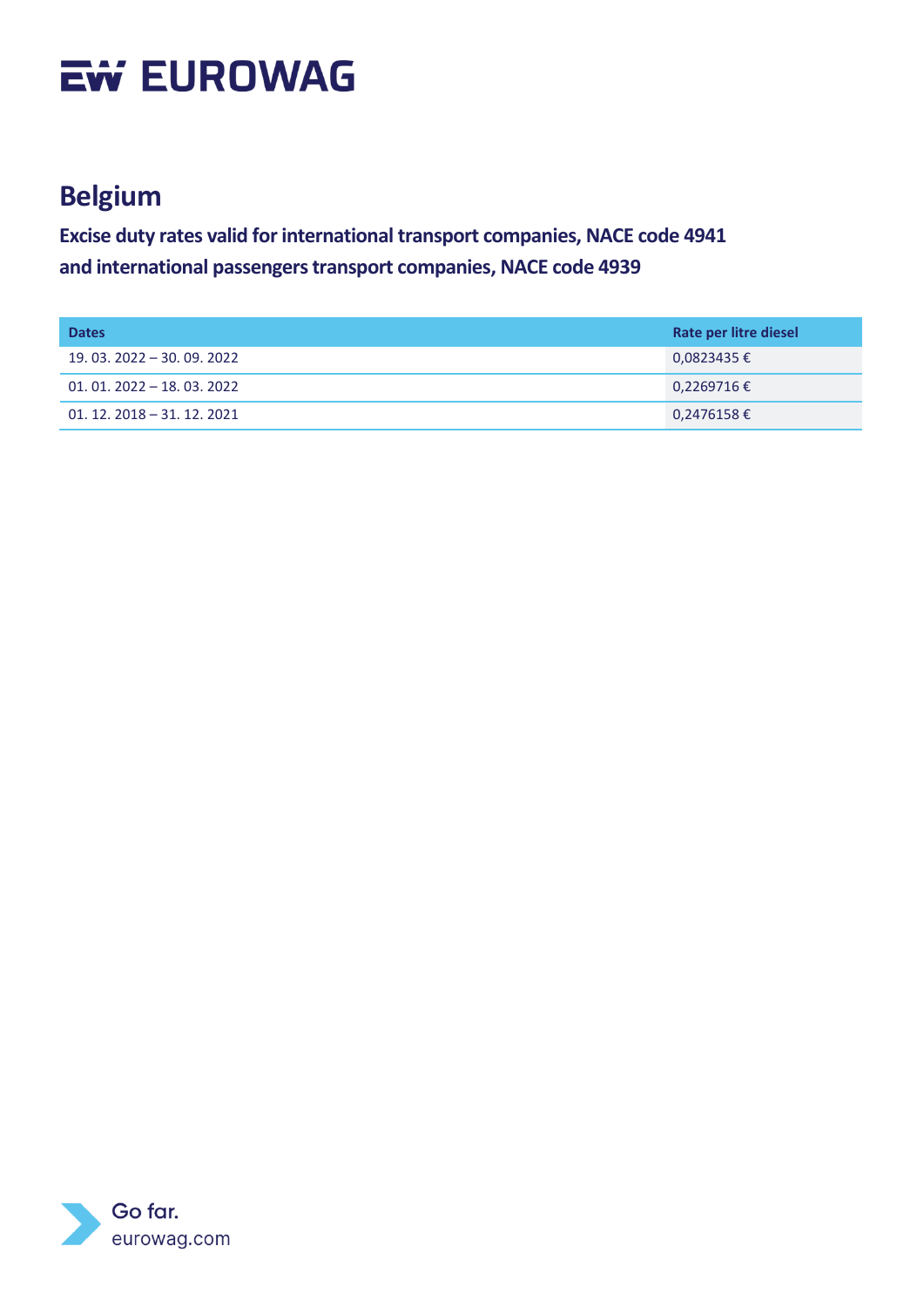### **Croatia**

| <b>Dates</b>              | Rate per litre diesel |
|---------------------------|-----------------------|
| $01.04.2022 -$            | 0,3856 HRK            |
| $01.01.2022 - 31.03.2022$ | 0,5856 HRK            |
| $01.01.2021 - 31.12.2021$ | 0,5642 HRK            |
| $01.01.2020 - 31.12.2020$ | 0,6143 HRK            |
| $01.01.2019 - 31.12.2019$ | 0,6071 HRK            |

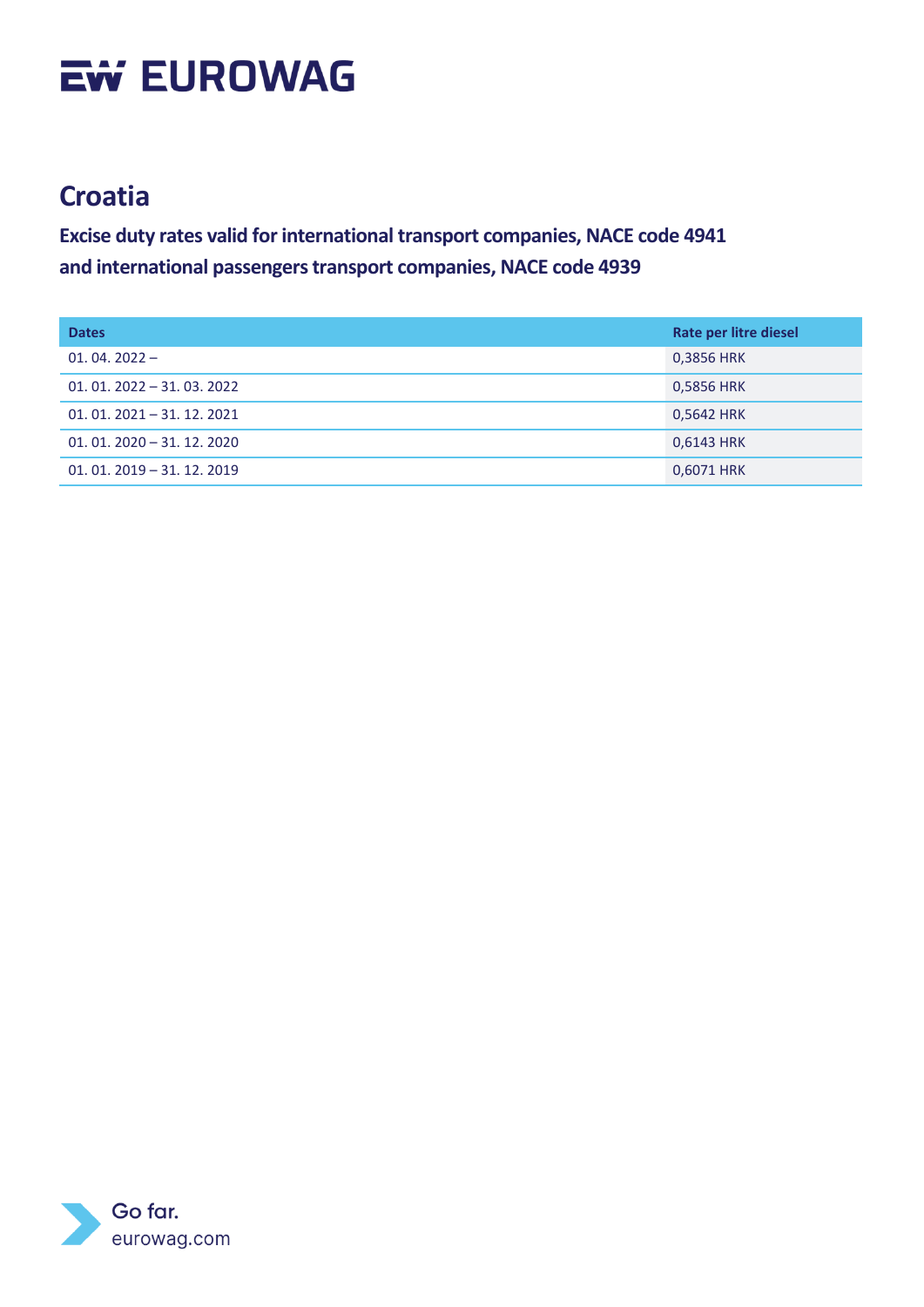#### **France**

#### **Excise duty rates valid for international transport companies, NACE code 4941**

| <b>Dates</b>              | Rate per litre diesel  |               |                                  |                         |                  |
|---------------------------|------------------------|---------------|----------------------------------|-------------------------|------------------|
|                           | <b>Corse (Corsica)</b> | Íle-de-France | <b>Auvergne -</b><br>Rhône-Alpes | <b>Other</b><br>regions | *Average<br>rate |
| $01.04.2022 - 30.06.2022$ | $0,1421 \in$           | $0,1745 \in$  | $0,1529 \in$                     | $0,1556 \in$            | $0,1570 \in$     |
| $01.01.2022 - 31.03.2022$ | $0,1421 \in$           | $0,1745 \in$  | $0,1529 \in$                     | $0,1556 \in$            | $0,1570 \in$     |
| $01.10.2021 - 31.12.2021$ | $0,1421 \in$           | $0,1745 \in$  | $0,1529 \in$                     | $0,1556 \in$            | $0,1571 \in$     |
| $01.07.2021 - 30.09.2021$ | $0,1421 \in$           | $0,1745 \in$  | $0,1529 \in$                     | $0,1556 \in$            | $0,1571 \in$     |
| 01.04.2021 - 30.06.2021   | $0,1421 \in$           | $0,1745 \in$  | $0,1529 \in$                     | $0,1556 \in$            | $0,1571 \in$     |
| $01.01.2021 - 31.03.2021$ | $0,1421 \in$           | $0,1745 \in$  | $0,1529 \in$                     | $0,1556 \in$            | $0,1571 \in$     |
| $01.10.2020 - 31.12.2020$ | $0,1421 \in$           | $0,1745 \in$  | $0,1529 \in$                     | $0,1556 \in$            | $0,1571 \in$     |
| $01.07.2020 - 30.09.2020$ | $0,1421 \in$           | $0,1745 \in$  | $0,1529 \in$                     | $0,1556 \in$            | $0,1571 \in$     |
| 01.04.2020 - 30.06.2020   | $0,1421$ €             | $0,1745 \in$  | $0,1529 \in$                     | $0,1556 \in$            | $0,1572 \in$     |
| $01.01.2020 - 31.03.2020$ | $0,1421 \in$           | $0,1745 \in$  | $0,1529 \in$                     | $0,1556 \in$            | $0,1572 \in$     |
| $01.07.2019 - 31.12.2019$ | $0,1621 \in$           | $0,1945 \in$  | $0,1729 \in$                     | $0,1756 \in$            | $0,1571 \in$     |

\*Average rate is used if the uplifts are at least in 3 regions

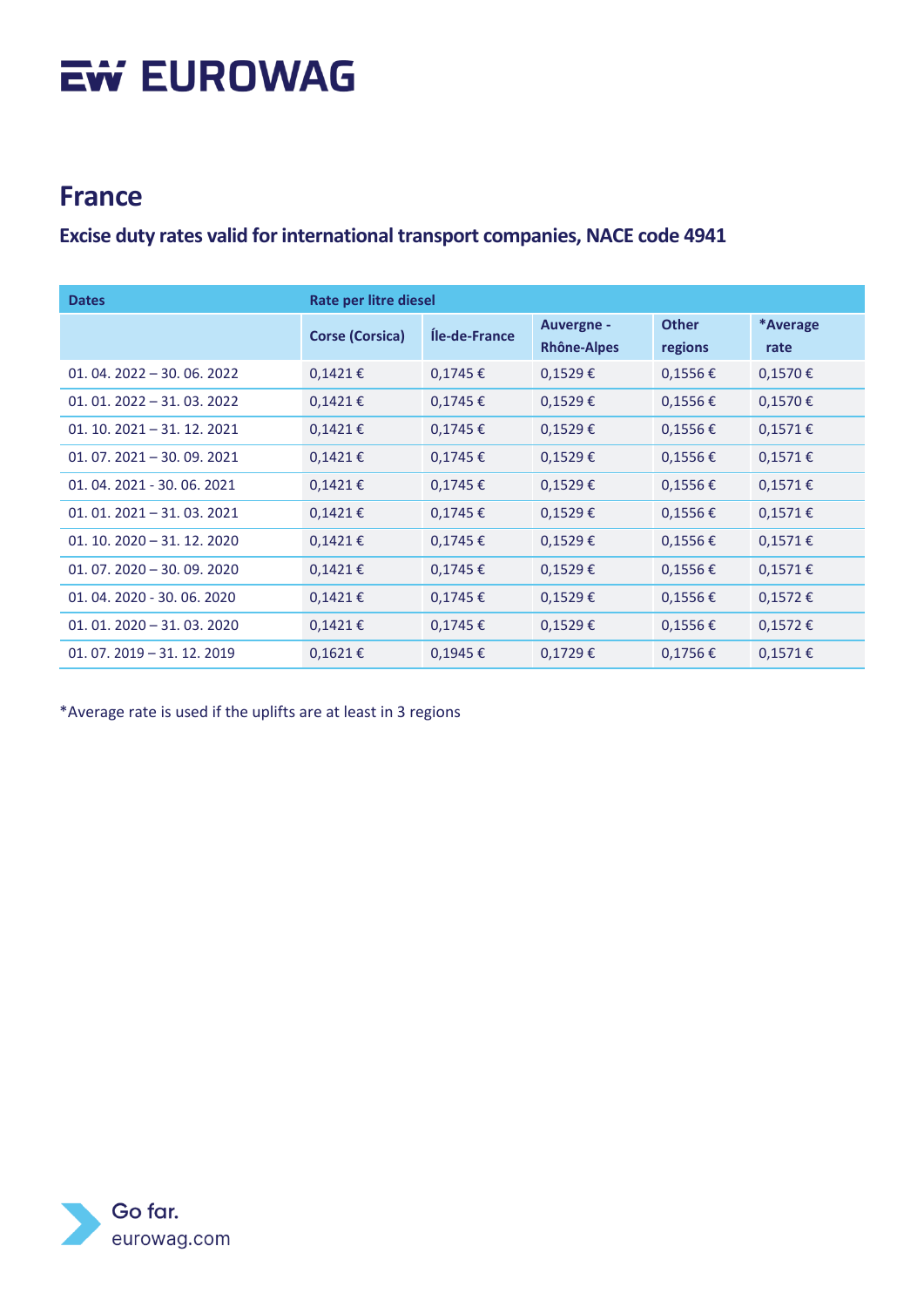#### **France**

**Excise duty rates valid for international passengers transport companies, NACE code 4939**

| <b>Dates</b>              | Rate per litre diesel  |               |                                         |                         |                  |
|---------------------------|------------------------|---------------|-----------------------------------------|-------------------------|------------------|
|                           | <b>Corse (Corsica)</b> | Íle-de-France | <b>Auvergne -</b><br><b>Rhône-Alpes</b> | <b>Other</b><br>regions | *Average<br>rate |
| $01.04.2022 - 30.06.2022$ | $0,2021 \in$           | $0,2345 \in$  | $0,2129 \in$                            | $0,2156 \in$            | $0,2170 \in$     |
| $01.01.2022 - 31.03.2022$ | $0,2021 \in$           | $0,2345 \in$  | $0,2129 \in$                            | $0,2156 \in$            | $0,2170 \in$     |
| $01.10.2021 - 31.12.2021$ | $0,2021 \in$           | $0,2345 \in$  | $0,2129 \in$                            | $0,2156 \in$            | $0,2171 \in$     |
| $01.07.2021 - 30.09.2021$ | $0,2021 \in$           | $0,2345 \in$  | $0,2129 \in$                            | $0,2156 \in$            | $0.2171 \in$     |
| 01.04.2021 - 30.06.2021   | $0,2021 \in$           | $0,2345 \in$  | $0,2129 \in$                            | $0,2156 \in$            | $0,2171 \in$     |
| $01.01.2021 - 31.03.2021$ | $0,2021 \in$           | $0,2345 \in$  | $0,2129 \in$                            | $0,2156 \in$            | $0,2171 \in$     |
| $01.10.2020 - 31.12.2020$ | $0,2021 \in$           | $0,2345 \in$  | $0,2129 \in$                            | $0,2156 \in$            | $0,2171 \in$     |
| $01.07.2020 - 30.09.2020$ | $0,2021 \in$           | $0,2345 \in$  | $0,2129 \in$                            | $0,2156 \in$            | $0,2171 \in$     |
| $01.04.2020 - 30.06.2020$ | $0,2021 \in$           | $0,2345 \in$  | $0,2129 \in$                            | $0,2156 \in$            | $0,2172 \in$     |
| $01.01.2020 - 31.03.2020$ | $0,2021 \in$           | $0,2345 \in$  | $0,2129 \in$                            | $0,2156 \in$            | $0,2172 \in$     |
| $01.07.2019 - 31.12.2019$ | $0,2021 \in$           | $0,2345 \in$  | $0,2129 \in$                            | $0,2156 \in$            | $0,2171 \in$     |

\*Average rate is used if the uplifts are at least in 3 regions

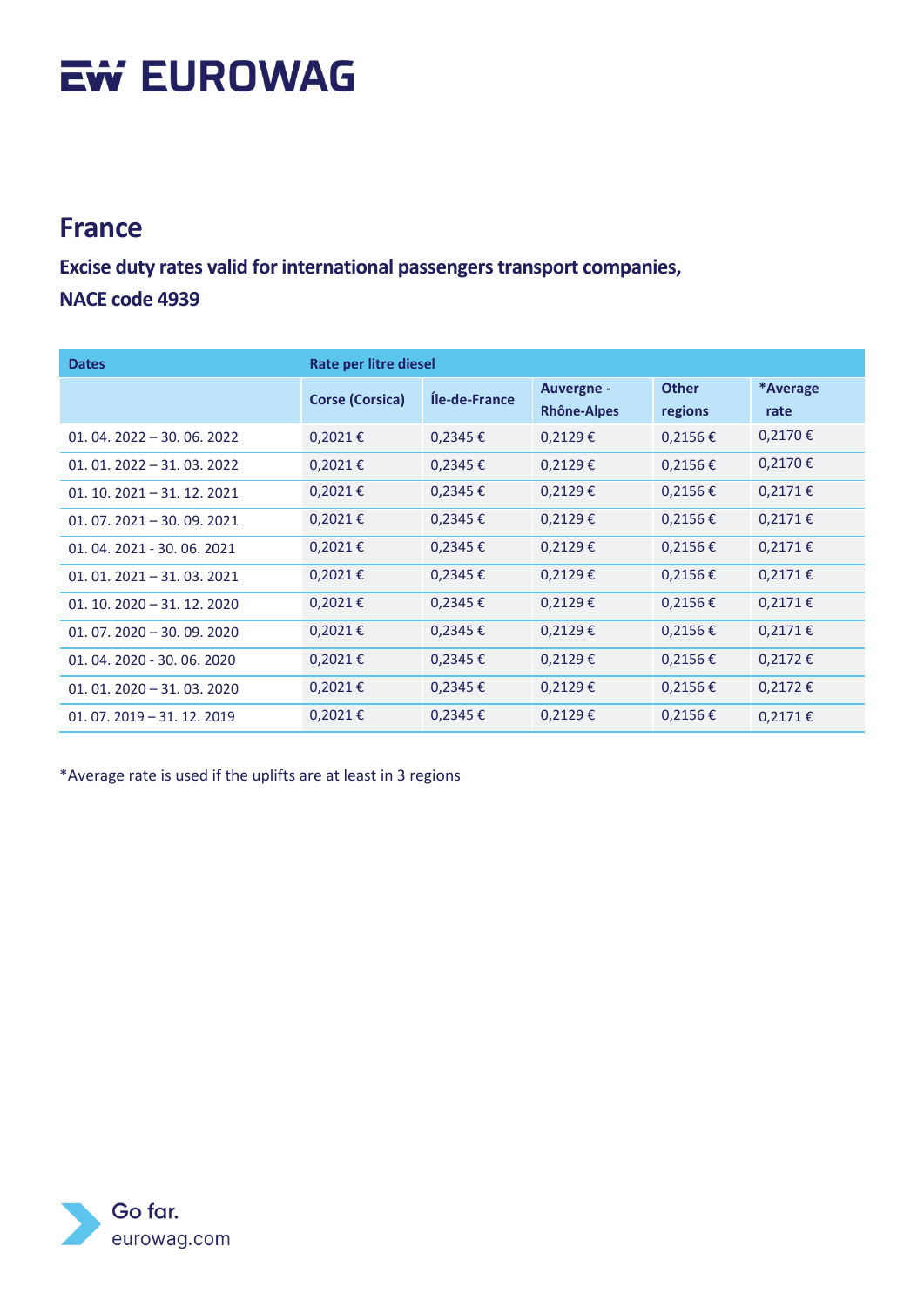### **Italy**

**Excise duty rates valid for international transport companies, NACE code 4941**

| <b>Dates</b>              | Rate per litre diesel |
|---------------------------|-----------------------|
| $22.03.2022 - 08.07.2022$ | $0,00 \in$            |
| $03.12.2016 - 21.03.2022$ | $0,21418000 \in$      |

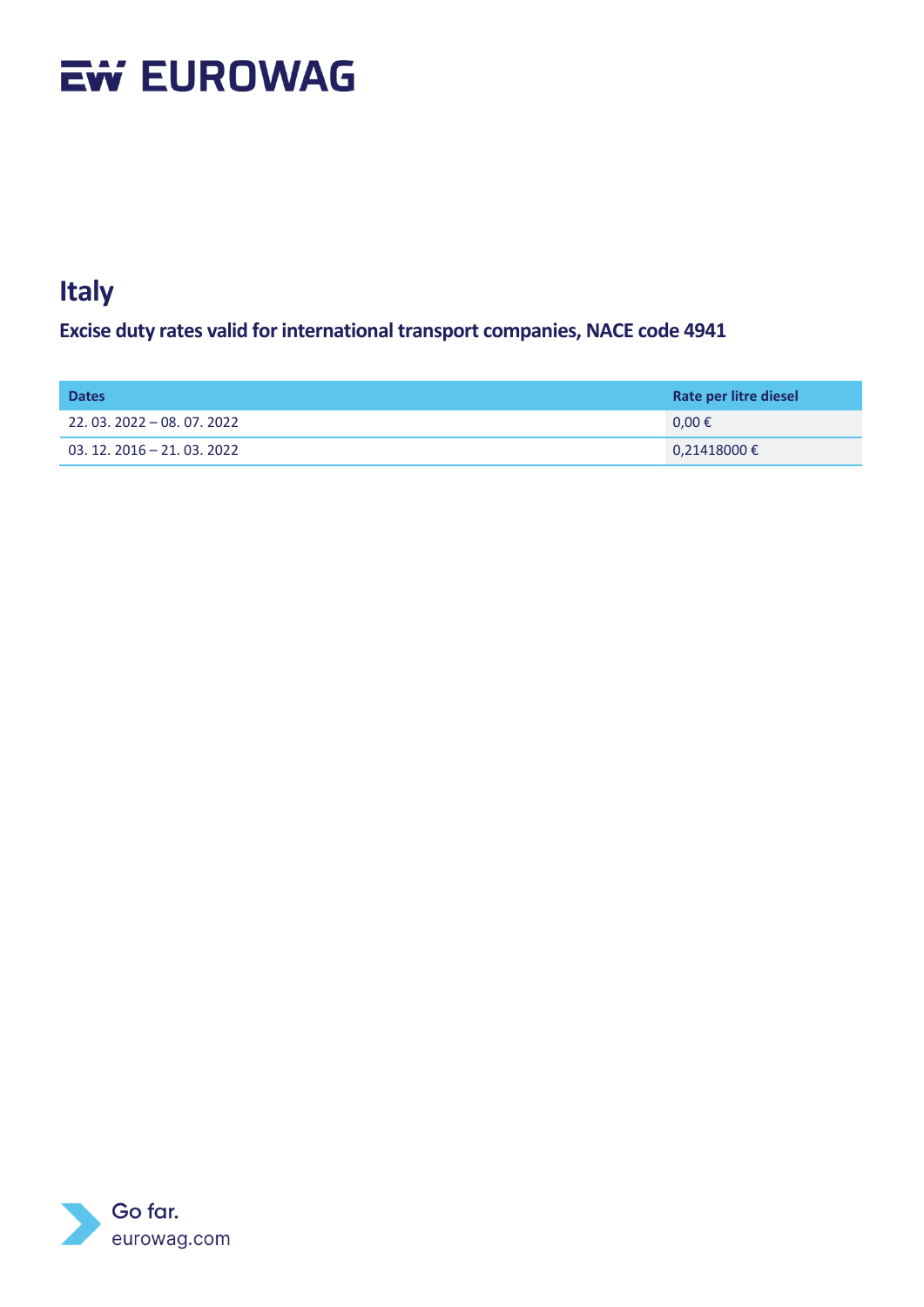#### **Slovenia**

| <b>Dates</b>              | Rate per litre diesel |
|---------------------------|-----------------------|
| $01.02.2022 - 31.07.2022$ | $0.00 \in$            |
| $01.01.2021 - 31.01.2022$ | $0,05767$ €           |

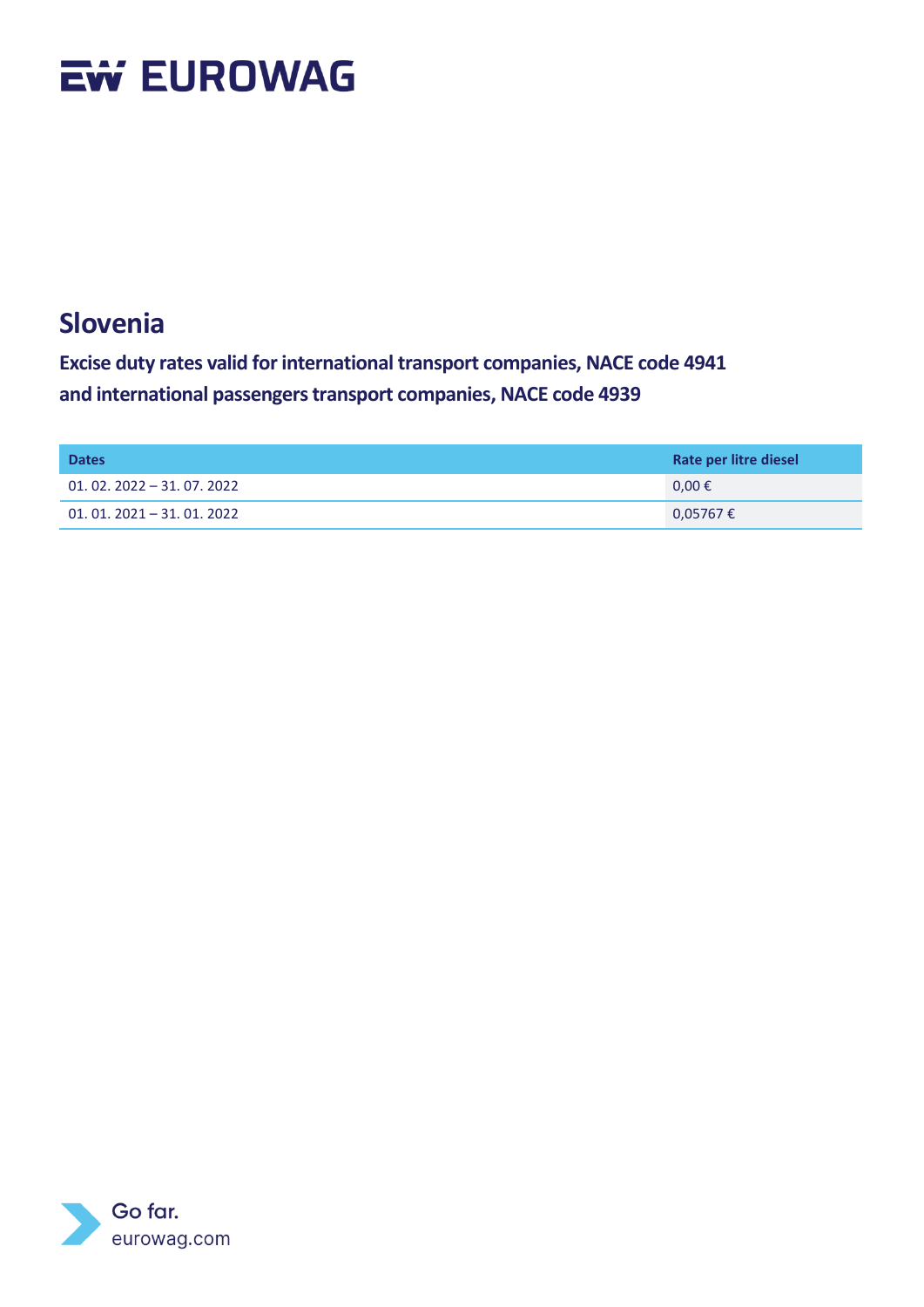#### **Hungary**

| <b>Dates</b>              | Rate per litre diesel |
|---------------------------|-----------------------|
| $01.04.2021 -$            | 3,5 HUF               |
| $01.07.2020 - 31.03.2021$ | <b>13,5 HUF</b>       |
| $01.01.2019 - 30.06.2020$ | 3,5 HUF               |
| $01.04.2017 - 31.12.2018$ | 7 HUF                 |